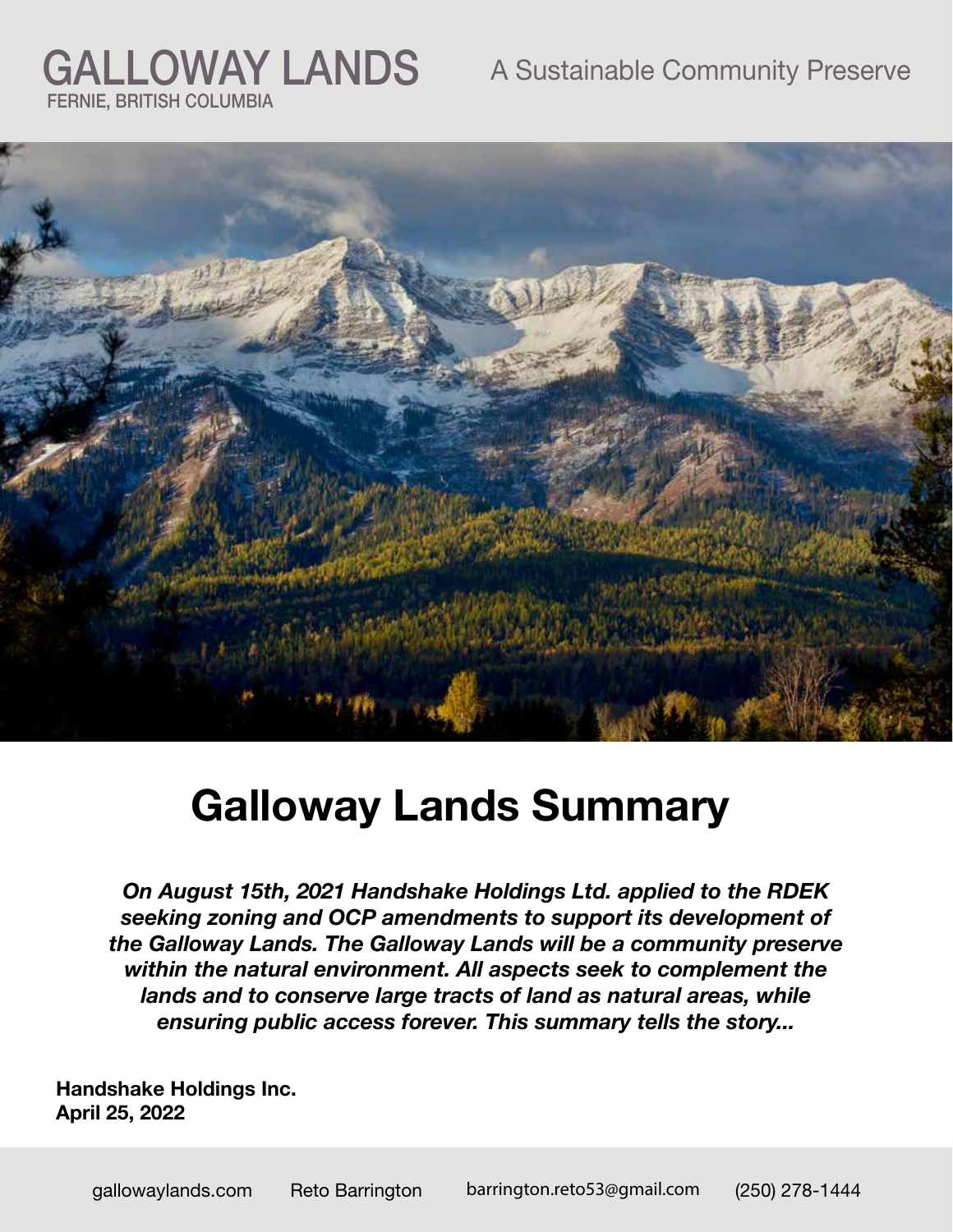### GALLOWAY LANDS A Sustainable Community Preserve FERNIE, BRITISH COLUMBIA

### **1. Context Statement**

As a result of our [original application dated August 15th, 2021](https://gallowaylands.com/wp-content/uploads/2022/04/Galloway-Lands-RDEK-Application.pdf), we proceeded through the public engagement process. Following is a list of steps taken to engage the public and seek input:

- We created a list of 25 potentially affected stakeholders or organizations and began to contact them to establish dialogue.
- We met with any of the parties who were prepared to do so and who had questions in order to seek input from each of them as to the issues they were observing.
- Where possible, we corresponded with contacted parties and organizations to advance a clear understanding of our proposed plan and to modify that plan where comments warranted changes.
- We developed our website at [gallowaylands.com](http://gallowaylands.com) and created a contact link and began to establish a mailing list, which has grown to 550 persons. The website is updated with new information and notices are sent by MailChimp to all registered correspondents.
- We hosted a public meeting on on January 6, 2022, via Zoom with attendance in excess of 200 persons and presented the project.
- We recorded all questions from all sources of engagement and undertook to answer all of them in writing.
- We presented the project to the RDEK Planning Committee on January 13, 2022. The RDEK Board requested that we respond to further questions to better inform the Board.
- In response to the request for additional information from the Board, we established or extended consulting relationships with several leading consulting groups to provide detailed responses to the approximately 245 questions received during the public outreach.
- We prepared a full answer to all questions and submitted those questions and responses to the RDEK.

#### **Following are our primary consultants:**

Land Use Planning – Haworth Development Consulting Ltd.

Conservation Design – Environmental Design Group

Environmental Consultant – [Cascade Environmental Resource Group](https://www.cerg.ca/)

- Transportation Consultant – [Bunt & Associates Engineering Ltd.](https://www.bunteng.com/
)
- Forest Fire Interface [B.A. Blackwell & Associates Ltd](https://www.bablackwell.com/).

Hydrological Consultant – [Western Water Associates Ltd.](http://www.westernwater.ca/)

Civil Engineering – Mulyk Consulting Ltd.

#### Legal – [Reed Pope Law Corporation](https://www.reedpope.ca/)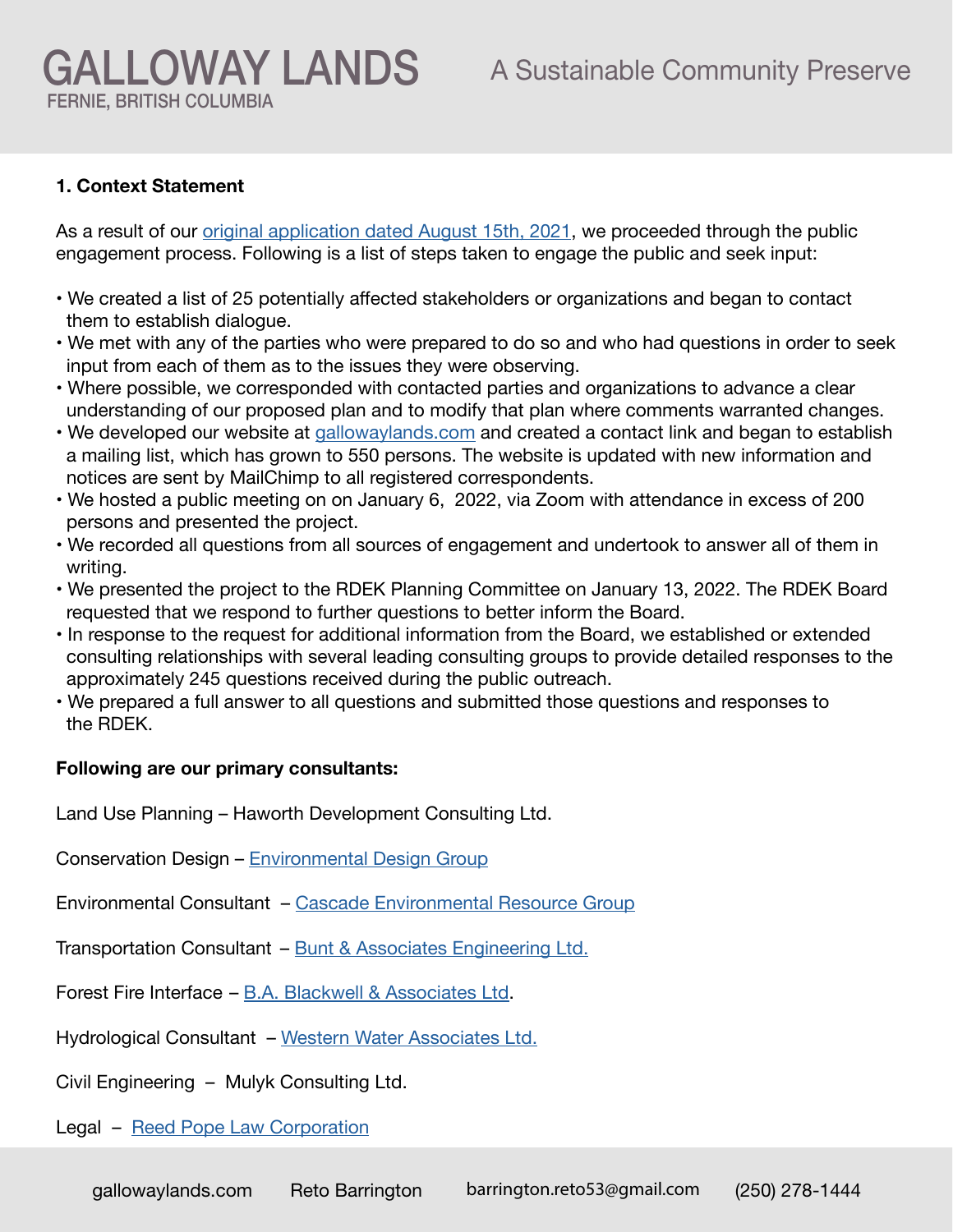The [answers to all questions](https://gallowaylands.com/#QA) have been posted on the Galloway Lands website under the heading of Q&A's and are grouped in subject areas for easy reference.

As we approach the rescheduled date of May 12, 2022, for consideration by the Board, we have prepared a summary of the information which we have already provided to the RDEK in response to their request.



**2. Historical Summary of Fernie Alpine Resort and Galloway Lands**

This is a summary of historical research completed by Reed Pope to determine the acquisition history of properties currently operating as the Fernie Alpine Resort.

On September 15th, 1964, Galloway Lumber Company Limited, a company owned by Henry Nelson, conveyed to Fernie Snow Valley Ski Ltd. a parcel of land of approximately 330 acres in size. This parcel forms the original ski area base. The conveyance was for a consideration of \$15,000. Fernie Snow Valley Ski Ltd. was the original company formed to operate the community ski hill in this location.

On May 21st, 1971, Wineberg Land & Investment of B.C. Limited conveyed to Heiko and Linda Socher, two parcels of land totalling 160 acres abutting the original 330-acre parcel. These two parcels were then rolled into Fernie Snow Valley Ski Ltd. by Heiko and Linda Socher. Heiko and Linda Socher were the driving force for the development of the Fernie Alpine Resort. By adding these 160 acres to the original 330 acres, they consolidated control of Fernie Snow Valley Ski Ltd. The combined area of land holdings after this transaction was approximately 490 acres plus lease tenures in the alpine contiguous to the deeded lands.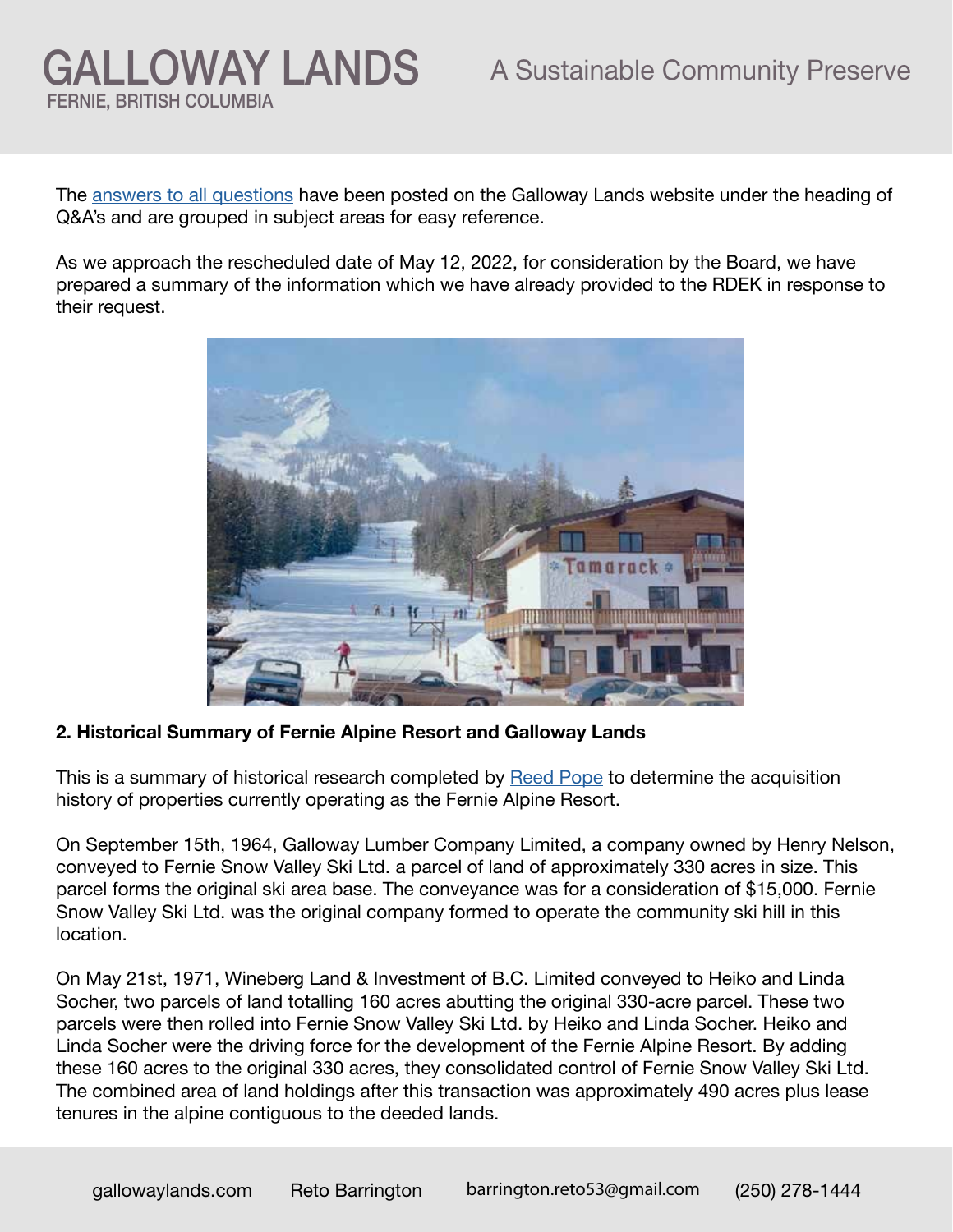### A Sustainable Community Preserve

## GALLOWAY LANDS FERNIE, BRITISH COLUMBIA



In 1998, Heiko and Linda Socher were seeking to sell their interest in what had become Fernie Alpine Resort Ltd. to Charlie Locke, who is the owner of The Locke Stock & Barrel Company Ltd. Charlie wanted to have additional land to make the real estate portion of the venture more viable. The land which is referenced in this transaction was owned by Galloway Lumber Company Ltd. So again, Charlie Nelson sold an additional parcel comprising approximately 120 acres to The Locke Stock & Barrel Company Ltd., who in turn vended it into Fernie Alpine Resort Ltd. This parcel is what is currently known as Timber Landing.

By this point Fernie Alpine Resort had grown to over 610 acres plus lease tenure, 450 acres of which were provided by Galloway Lumber Company Ltd. for total consideration of \$297,000. That is equal to \$660 per acre.

The obvious point is that the Nelson family, through Galloway Lumber Company Ltd., has provided much of the land which is currently Fernie Alpine Resort and its related subdivisions. This was provided at a value that was driven by the desire of the Nelson family to contribute to the community of Fernie to establish a healthy recreational opportunity for the people of Fernie.

Bud Nelson is the remaining son of the Nelson family and is seeking to sell the remaining assets of the original Galloway Lumber lands, totalling 457 acres, to Handshake Holdings Inc.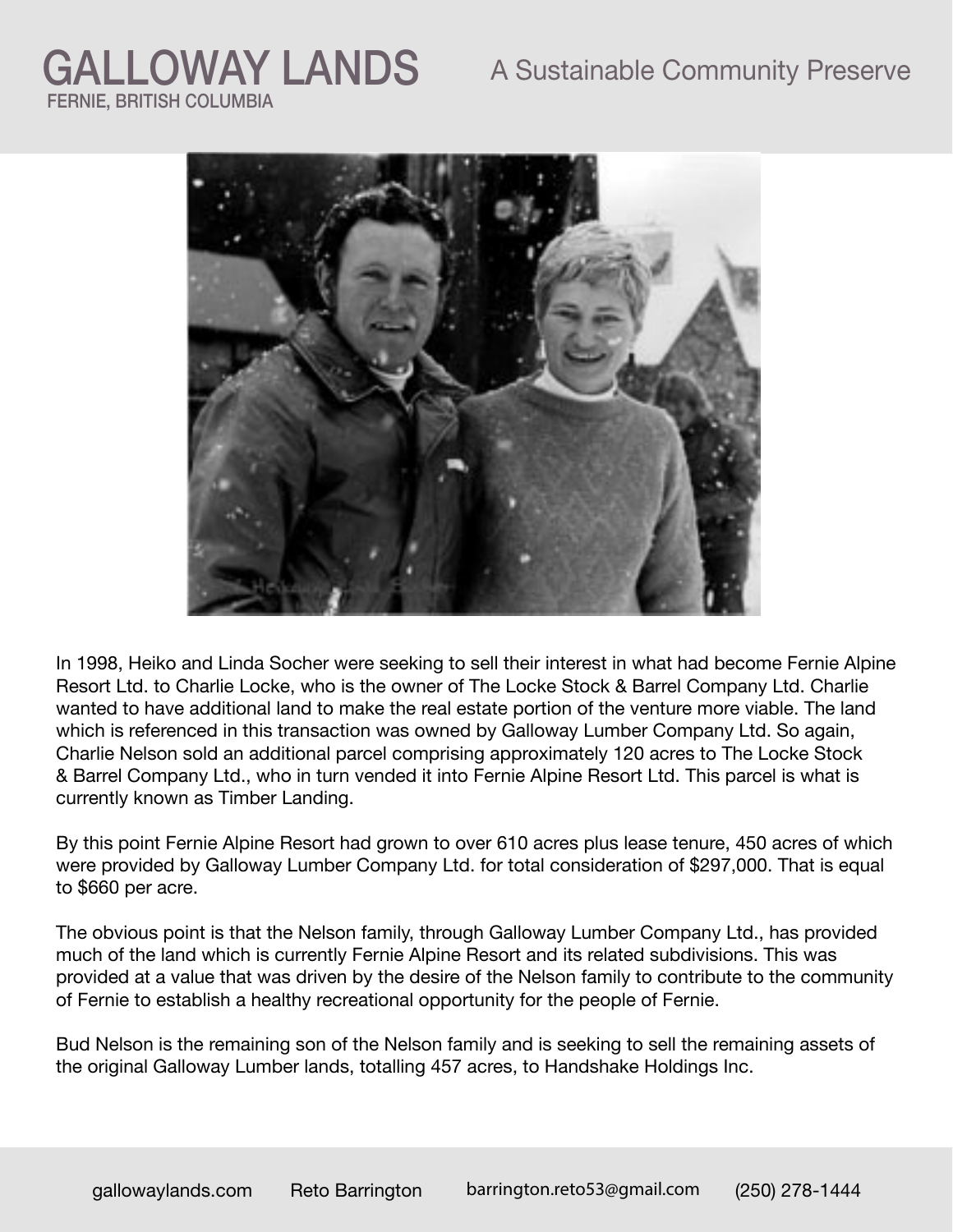

### **3. Planning Process - [Read Questions and Answers here](http://gallowaylands.com)**

Handshake Holdings Inc. and Bud Nelson have applied to the Regional District of East Kootenay for land use approval (zoning and OCP amendments) to permit development of the Galloway Lands with 75 residential lots.

The RDEK process for consideration of the application follows the requirements of the Local Government Act and other governing legislation:

- The application for zoning / OCP amendment has been submitted to the RDEK.
- RDEK sends the application for referral agencies and affected parties.
- RDEK staff reviews the application and works with the applicant to refine the application and determine what covenants and other commitments are required to support the application. These additional covenants and other commitments become part of the Request for Decision prepared by RDEK staff and are provided to the Board for consideration at 1st reading of the bylaws. The Request for Decision includes the options available to the Board, an overview of the OCP and zoning policies applicable to the application, and all covenants and other commitments offered by the proponent. These covenants then form part of the requirement for approval of the application by the RDEK Board.
- 1st and 2nd reading of proposed bylaw is conducted by the RDEK. The application is either approved to proceed to public hearing or is defeated by the Board.
- The RDEK collect written submissions from the public who wish to comment on the application.
- The RDEK schedule a Public Hearing to obtain formal feedback from the public about the application.
- RDEK staff prepare a Public Hearing Report that is provided to the RDEK Board for consideration at 3rd reading of the bylaws. The Public Hearing Report includes copies of letters submitted by the public as well as a summary of verbal statements made at the public hearing.
- 3rd Reading of proposed bylaws is conducted by the RDEK. The application is approved or rejected by RDEK Board.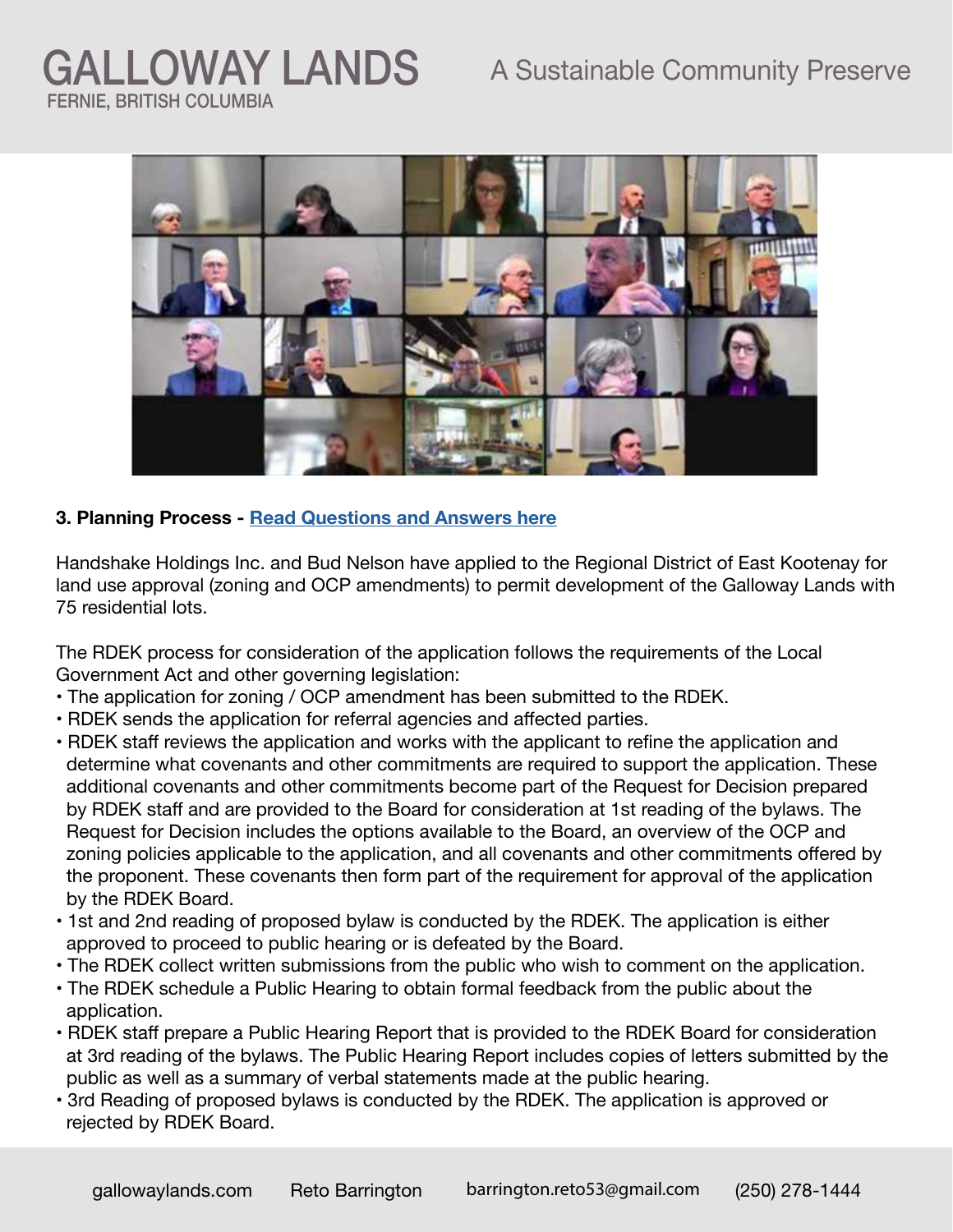- The Applicant registers the Development Agreement / Covenants on the title to the lands. Certain covenants can be registered at this stage of the process and others are registered at subdivision. Where possible, covenants are registered at this stage. If a covenant cannot be registered at this stage, the Development Agreement creates a legal requirement to register these covenants at the subdivision stage of the project.
- MOTI approves bylaws.
- Adoption of bylaws is completed by the RDEK. Note that this step does not proceed until the Development Agreement / Covenants are registered on title and the proponent provides confirmation of registration to the RDEK.
- The RDEK will again review the covenants and development agreement registered on title at subdivision of the lands to ensure that all commitments are being upheld. Failure to abide by the covenants and development agreement will result in refusal to approve the subdivision. RDEK sign -off is required by MOTI for all subdivisions.



#### **4. Trails and Public Use - [Read Questions and Answers here](https://gallowaylands.com/trails-and-public-access-answers/)**

Currently the Galloway lands see substantial public use. A network of unsanctioned trails exist throughout the site and is used for a variety of recreational uses including walking, hiking, snowshoeing, and mountain biking. The Fernie Nordic Society's use is sanctioned under a limited agreement with the current landowner. These summer and winter trails currently generate an estimated 40,000 unique visits per year.

The development vision and commitment for the Galloway Lands includes the ongoing and expanded public use of these lands forever. The development is an opportunity to formalize the use and maintenance of publicly accessible trails within the Galloway Lands. While changes to existing trails will in some cases be unavoidable, the continuity and quality of trails within the Galloway Lands is important to the success of the development and its integration into the community.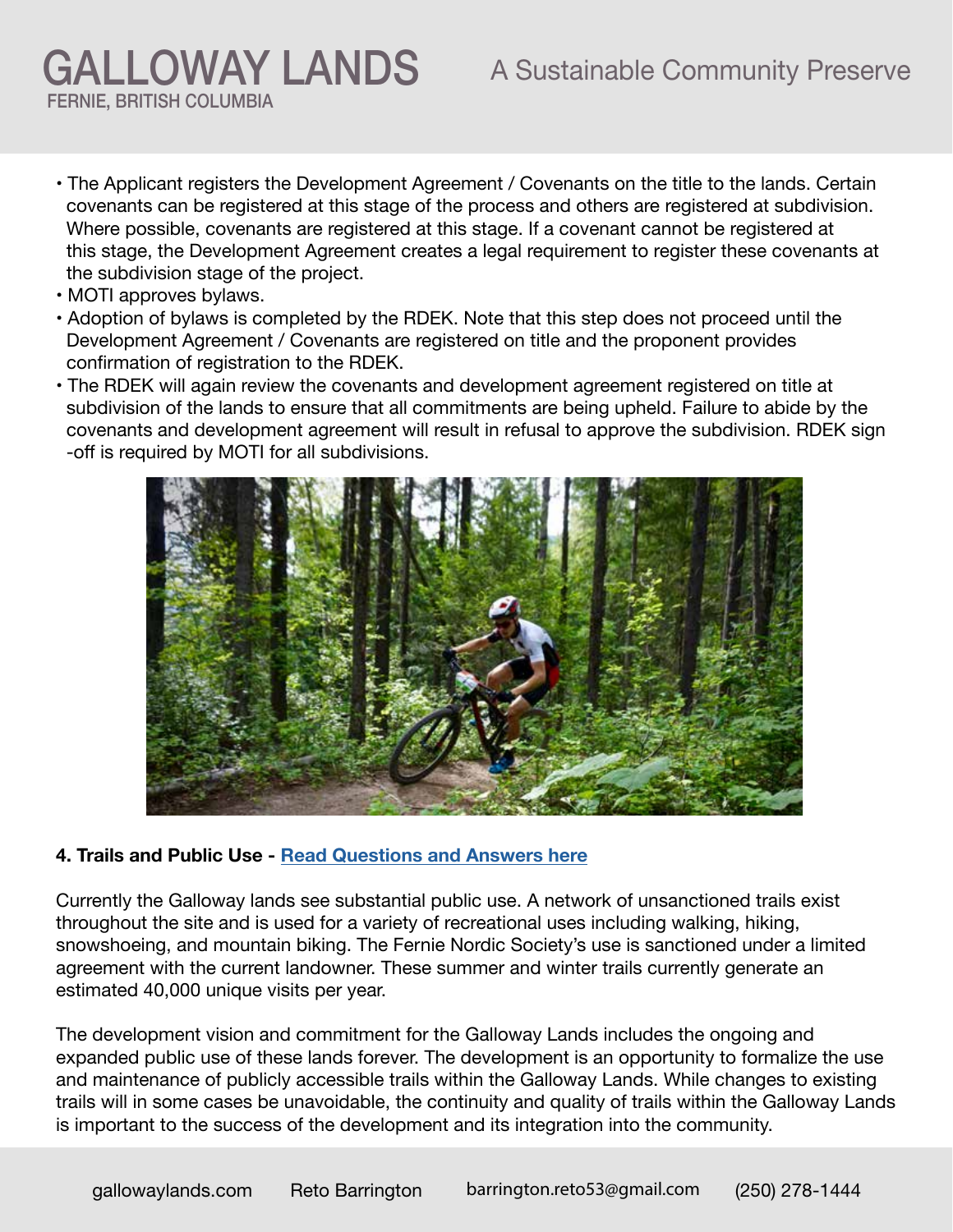Trail maintenance is equally as important as the initial construction of trails. We are proposing the establishment of an independent trust/society that will manage, enhance, and protect the publicly accessible trails and related infrastructure within the Galloway Lands. Funding for the construction and maintenance of the trail and infrastructure will be provided through a charge being assessed on the sale of each parcel within the development. Working with the Fernie Nordic Society and Fernie Trails Alliance, we are committed to ensuring the trails be well maintained and available for public use in perpetuity.



### **5. Conservancy Design - [Read Questions and Answers here](https://gallowaylands.com/development-covenants/)**

The design and development of the Galloway Lands is rooted in the application of Conservation Design principles. Conservation Design is an alternative approach to conventional rural development. While new forms of Conservation Design are still developing, its most common tool remains conservation subdivision design.

Future development of lands within this part of the Regional District of East Kootenay (RDEK) is guided by the [Elk Valley OCP Official Community Plan](https://www.rdek.bc.ca/bylaws/ocp_zoning_landuse/ocp/elk_valley_official_community_plan_bylaw_no_2532_2014/) (OCP), the region's long term strategic planning document. The OCP supports and recommends Conservation Design as its preferred planning approach to achieve its goals of accommodating growth while maintaining rural character, recreation and conservation.

A report has been completed by [Environmental Design Group](https://www.environmentaldesign.ca/
) with the following purpose:

- Summarize the policy context for the Galloway Lands and the Official Community Plan's emphasis on 'conservation subdivision design'.
- Provide an overview of the principles and practice of Conservation Design.
- Confirm that Conservation Design is widely considered as planning best practice.
- Highlight why Conservation Design was recommended in the Elk Valley Official Community Plan.
- Describe how this approach was applied to the Galloway Lands site; and
- Outline potential outcomes of this approach.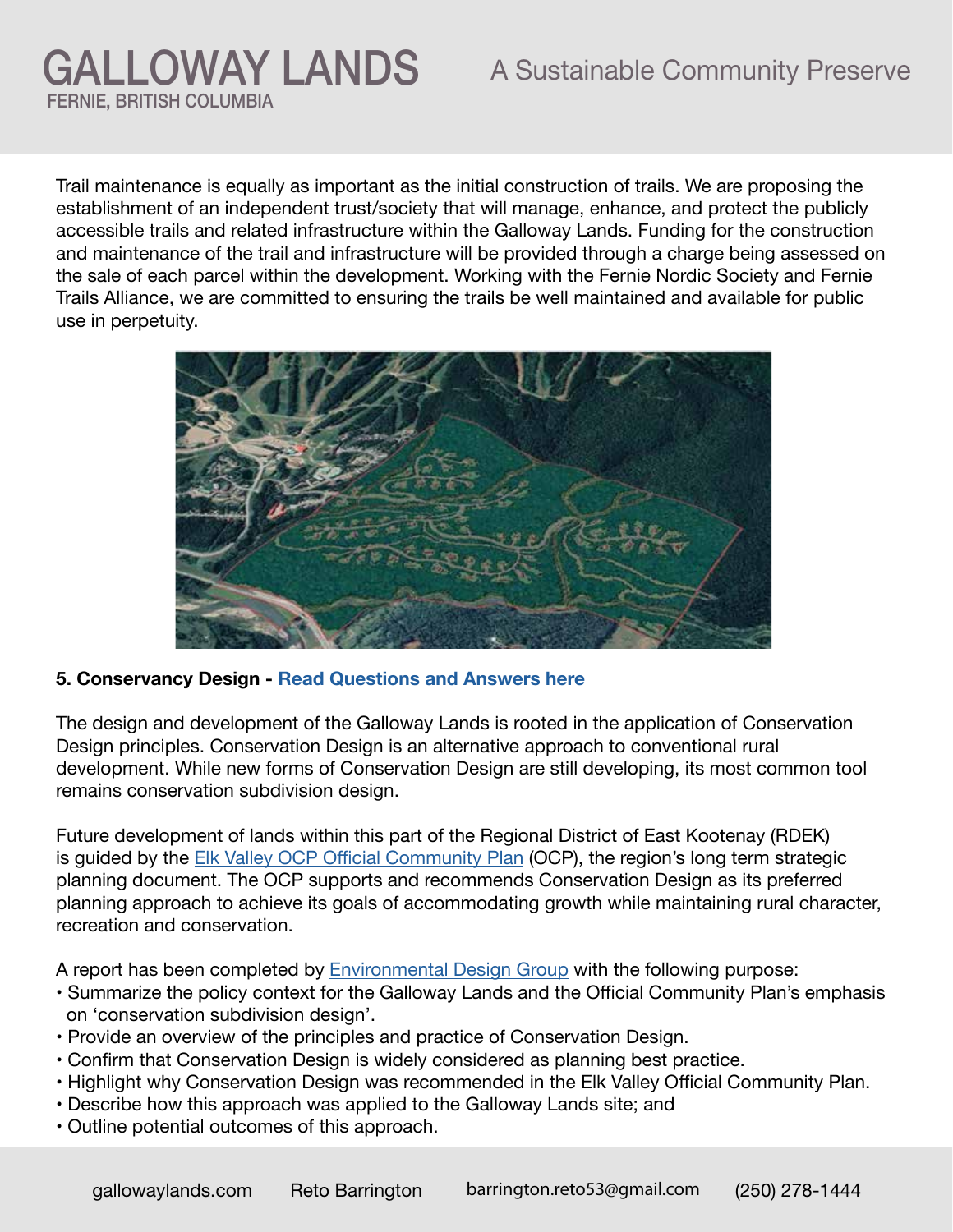The [report can be read in full here](https://gallowaylands.com/wp-content/uploads/2022/04/Leighton-Conservation-Design-Report-March-8th-2022.pdf). In general, the report finds that Conservation Design is the preferred approach to development in the region and that this design and approach to subdivision for the Galloway Lands are consistent with the principles of Conservation Design.

The report also points out that effective conservation must go beyond the design stage, noting that damage to the environment during construction and post-construction must be avoided and mitigated. It suggests that purchasers should be educated in how to continue conservation efforts on the site and that this can be ensured by well-structured conservation covenants and an ongoing management body to oversee ongoing conservation efforts.

The application of Conservation Design principles in the design of the subdivision together with the ongoing stewardship of the lots and common areas create a long-term approach to ensuring that growth is accommodated while maintaining rural character, protecting key conservation areas, and enhancing recreation opportunities -- goals that the Elk Valley OCP has laid out when considering development in the region.



*"Conservation means development as much as it does protection." – Theodore Roosevelt*

### **6. Fish and Wildlife - [Read Questions and Answers here](https://gallowaylands.com/fish-and-wildlife/)**

A review of the environmental considerations of the Galloway Lands was undertaken by Cascade Environmental Resource Group. This review focused on responding to letters and presentations submitted to the RDEK by local groups.

The general findings of the work completed by [Cascade Environmental Resource Group](https://www.cerg.ca/) are as follows: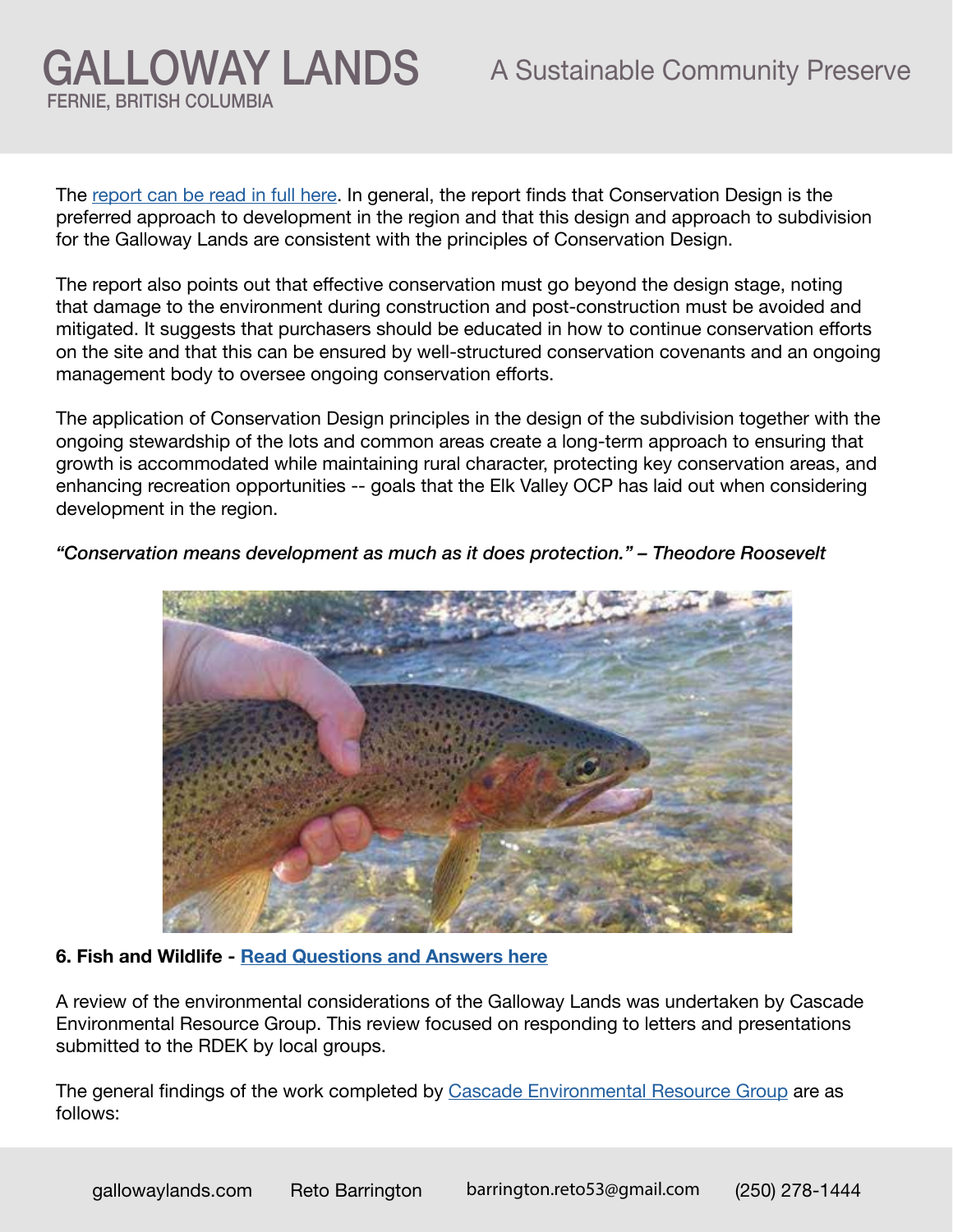• The setbacks proposed from Lizard Creek exceed the requirements of the RDEK Floodplain bylaw and the Riparian Areas Protection Regulation<sup>(1)</sup>. The [riparian corridor proposed](https://gallowaylands.com/wp-content/uploads/2022/04/220425_-Review-of-Frank-and-Swanson-questions-and-comments.pdf) for protection along Lizard Creek will ensure the integrity of this area.

- The [risk to west slope cutthroat trout](https://gallowaylands.com/wp-content/uploads/2022/04/220425_Review-of-Elk-River-Alliance-questions-and-comments.pdf) is very low due to the large setbacks provided from Lizard Creek and the retention of greenspace along the creek. The setbacks provided on site are, as noted above, in excess of that required by the Riparian Areas Protection Regulation.
- The [risk to water quality](https://gallowaylands.com/wp-content/uploads/2022/04/220425_Review-of-Elk-River-Alliance-questions-and-comments.pdf) due to development of the lands is minimal. The Galloway Lands will further reduce this low risk by implementing the requirements of *[Develop with Care 2014:](https://www2.gov.bc.ca/gov/content/environment/natural-resource-stewardship/laws-policies-standards-guidance/best-management-practices/develop-with-care) Environmental Guidelines for Urban and Rural Land Development in British Columbia*.
- All land use, whether land development, mining, railways, forestry, or agriculture, has some form of cumulative effect on the natural environment. The plan developed for the Galloway Lands has been prepared to minimize any [cumulative effect impact.](https://gallowaylands.com/wp-content/uploads/2022/04/220425_Cumulative-effect-memo.pdf) The Galloway Lands represent an additional 0.01% of built-up area within the Elk Valley. This is considered to be minimal in the opinion of Cascade Environmental Resource Group. Continued steps will be taken by the proponent where possible to minimize all impacts.
- [Grizzly bear telemetry data](https://gallowaylands.com/wp-content/uploads/2022/04/Cascade-Comments-on-Review-By-Clayton-Lamb-March-25-2022.pdf) indicate that bears utilize the property. However, the data indicates that grizzly bears cross through the property less often than surrounding areas. Movement to the Provincial Park occurs mostly from Orca Peak, southwest of the Galloway Lands, and the Mount Fernie area, north of the Galloway Lands.
- Impact on [Mount Fernie Provincial Park](https://gallowaylands.com/wp-content/uploads/2022/04/Cascade-BC-Parks-Comment-Response-March-23-2022.pdf) is believed to be inconsequential. A buffer of 100 metres will be provided to the nearest residential lot. BC Parks does not have a standard for buffers to provincial parks, but the distance provided for the Galloway Lands exceeds the recommendations of other jurisdictions.

The proponent believes that development of the lands can occur in accordance with the Elk Valley [Official Community Plan](https://www.rdek.bc.ca/bylaws/ocp_zoning_landuse/ocp/elk_valley_official_community_plan_bylaw_no_2532_2014/) and good planning practices while avoiding negative impact on wildlife and surrounding land uses.

*Note (1): The Riparian Areas Protection Regulation is referenced within this document because it was suggested as the minimum standard for the lands by some local special interest groups. However, the Riparian Areas Protection Regulation is not applicable within the Regional District of East Kootenay. This regulation is in effect in only select regions of British Columbia.* 

### **7. Transportation Impact Assessment - [Read Questions and Answers here](https://gallowaylands.com/traffic-and-access/)**

A [Transportation Impact Assessment](https://gallowaylands.com/wp-content/uploads/2022/04/Bunt-Galloway-Lands-Winter-TIA.pdf) (TIA) has been completed by [Bunt & Associates Engineering](https://www.bunteng.com/).

This assessment included the intersection of Highway #3 and Fernie Ski Hill Road and the internal roadways (Highline Drive, Boomerang Way and Snow Pines Drive) leading to the subject lands. The study utilized traffic data obtained from the Ministry of Transportation and Infrastructure (MOTI) for the Highway #3 corridor and traffic counts for the internal roads completed on January 20th and 22nd (a typically busy ski weekend) and February 19th, 20th and 22nd (Family Day Weekend).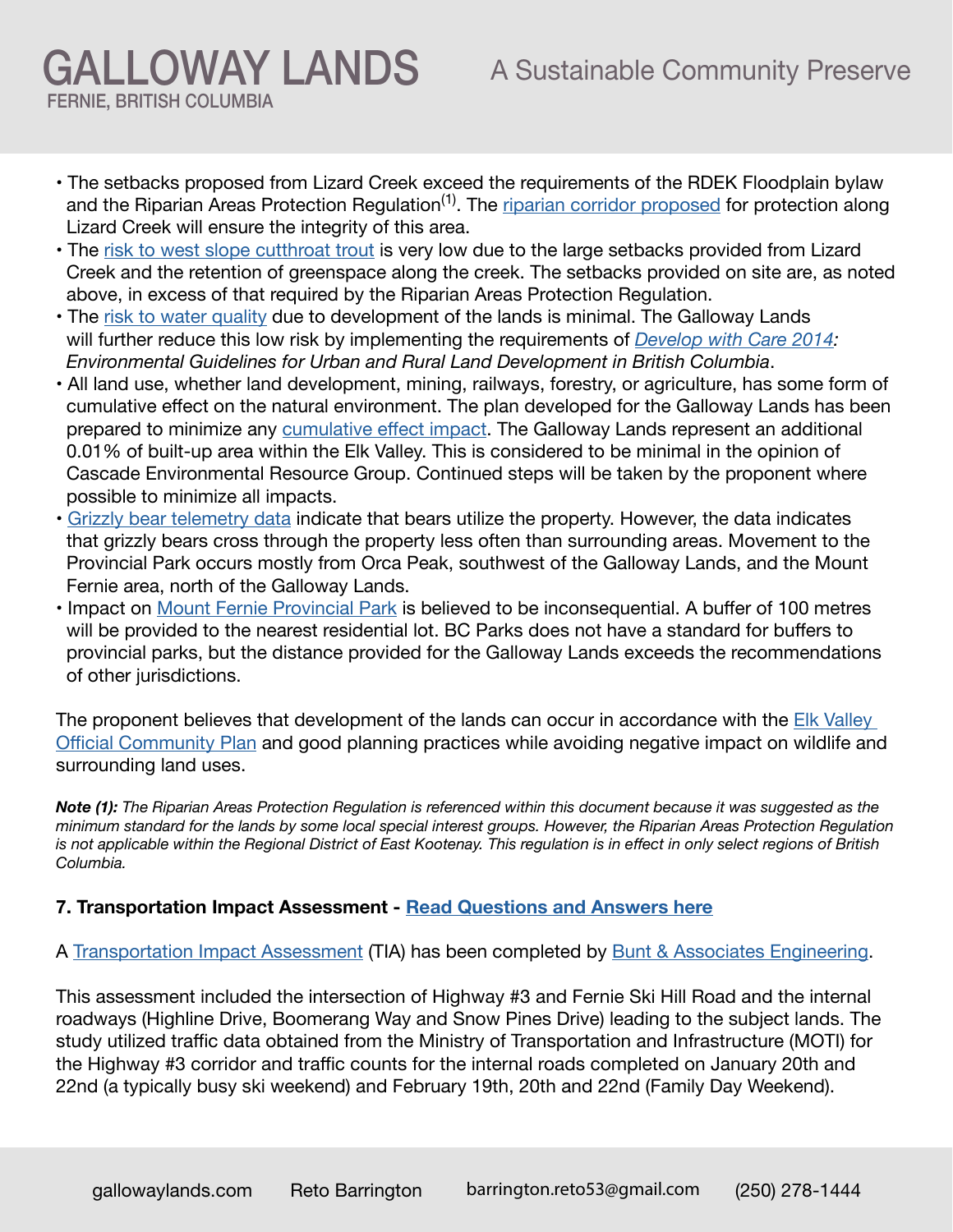The [TIA](https://gallowaylands.com/wp-content/uploads/2022/04/Bunt-Galloway-Lands-Winter-TIA.pdf) determined that the proposed 74 residential lot Galloway Lands development would generate 28 weekend peak hour vehicle trips. This means an increase of 13 trips in and 15 trips out during peak hour.



The intersection of Fernie Ski Hill Road & Highway #3 will reach capacity in coming years (2040), regardless of new traffic generated by additional development at the ski resort. It is recommended that MOTI monitor the intersection independent from the proposed development and that improvements be made for 2040 as needed.

Potential improvement options available for implementation by MOTI include:

- Manual intersection control by RCMP officers during peak winter periods (specifically the afternoon peak for outbound traffic flows).
- A roundabout.
- Signalization with retention of current approach laning.
- The interchange improvement as per the Highway 3 West Fernie Access Study.

The most straightforward of the three options is the signalization of the intersection while maintaining the existing laning as it would be able to be implemented within the current physical constraints of the intersection. However, the TIA does not recommend upgrading this intersection at this time as the decision to upgrade the intersection is driven by the potential impact on year-round traffic flow along Highway #3 as opposed to short-term and intermittent traffic congestion departing the ski hill on a few days of the year.

Delineation lighting (streetlights) are warranted on Fernie Ski Hill Road at the Highway 3 intersection under existing conditions, without consideration of new traffic. The addition of the delineation lighting will fully illuminate the intersection. Please note that this recommendation is not due to the minor increase in traffic from the proposed Galloway Lands development, but rather is due to the current level of traffic of which the Galloway Lands project would increase by 3%.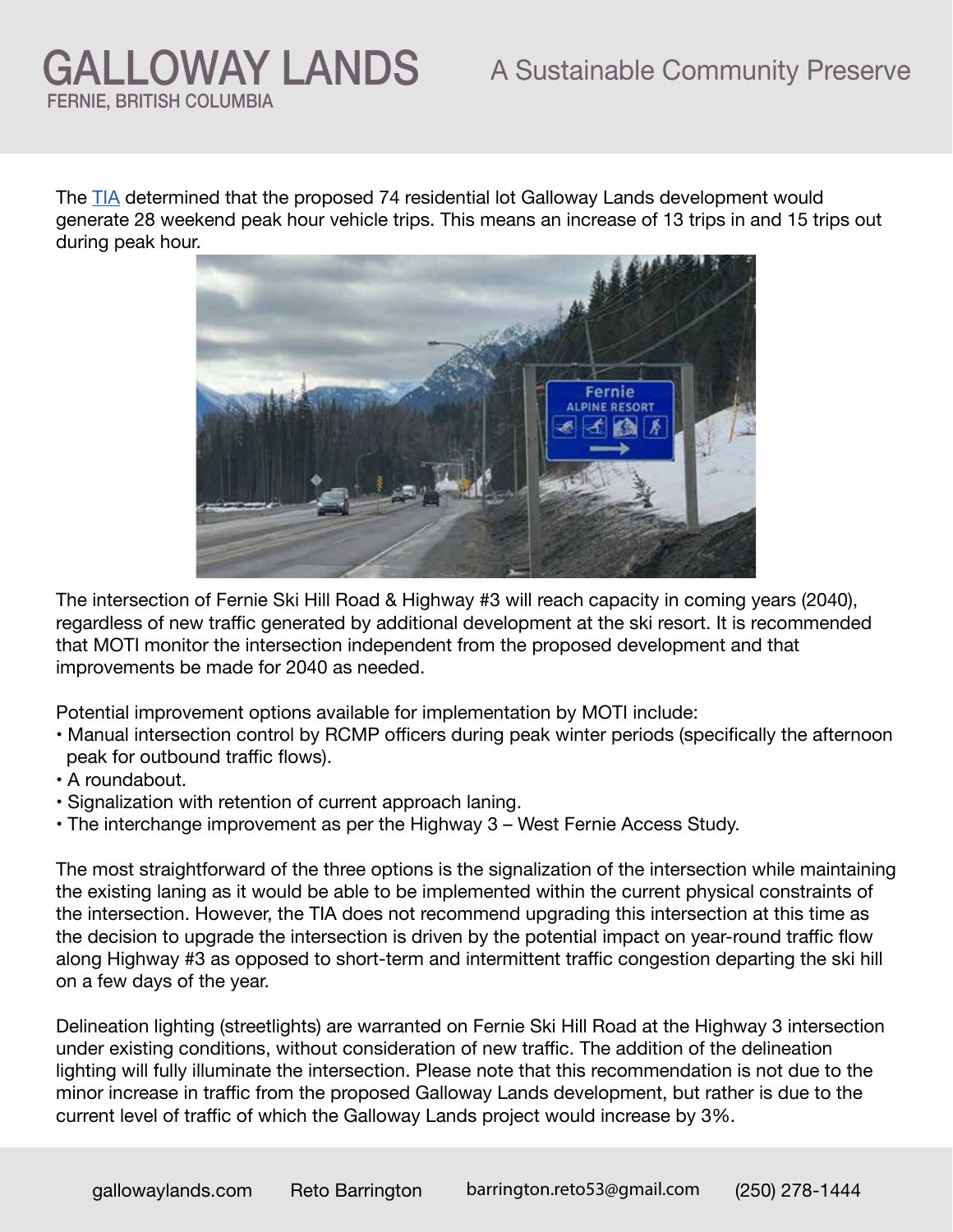While the intersection of Fernie Ski Hill Road & Highway 3 meets the minimum sight distance, the collision history indicates that two casualties have occurred along Fernie Ski Hill Road, with one at the Highway 3 intersection, in the past 5 years. The implementation of the delineation lighting would help address this safety issue. We will work with Fernie Alpine Resort and MOTI to have these streetlights installed.

GALLOWAY LANDS

FERNIE, BRITISH COLUMBIA

The TIA evaluated the performance of the intersections of Fernie Ski Hill Road and Highline Drive, Highline Drive and Boomerang Way, and Boomerang Way and Snow Pines Drive -- both with and without the proposed Galloway development. All internal resort study intersections operate within acceptable capacity limits. No improvements are required. With the addition of new traffic generated by the proposed Galloway Lands development the study intersections will continue operating within acceptable capacity limits.

Regardless of the TIA demonstrating that all internal roads will operate within MOTI's requirements, there is a perception within the community that the roads are unsafe and that additional traffic is a concern of residents.

With or without development of the Galloway Lands, the speed limits on Highline Drive and Boomerang Way should be posted at 30 km/h and the roadways should be provided with "shared space" signage. We will work with Fernie Alpine Resort and MOTI to have these signs posted.

We also believe that installation of walking paths within the MOTI road right-of-way would alleviate some of the safety issues along Highline Drive and Boomerang Way. We will work with Fernie Alpine Resort, residents and MOTI to design and construct this pathway system.

The findings of the [Bunt & Associates TIA](https://gallowaylands.com/wp-content/uploads/2022/04/Bunt-Galloway-Lands-Winter-TIA.pdf) and additional work to be undertaken by the proponent, as outlined above, confirm that the proposed development will not have a negative impact on road utilization or traffic safety.

*Note: the proponent has studied several alternative access options all of which may be physically possible. The difficulties associated with those options relate to the fact that alternative options all require either a bridge crossing of Lizard Creek, or the involvement of adjacent landowners, or both. We remain open to alternative options and will continue to work to understand the viability of those options. We remind the reader that it is the Ministry of Transportation and Infrastructure who decides on the sufficiency of the access solution. This is only addressed at the time of subdivision application.*

#### **8. Water and Wastewater - [Read Questions and Answers here](https://gallowaylands.com/water-and-wastewater/)**

A requirement of any future subdivision is the verification that each subdivided lot has a well that meets the requirements set out by MOTI and Interior Health. For our zoning application we have engaged [Western Water Associates](http://www.westernwater.ca/) to review available literature and data and to confirm the availability of suitable water for development of individual drinking water wells for the subject property.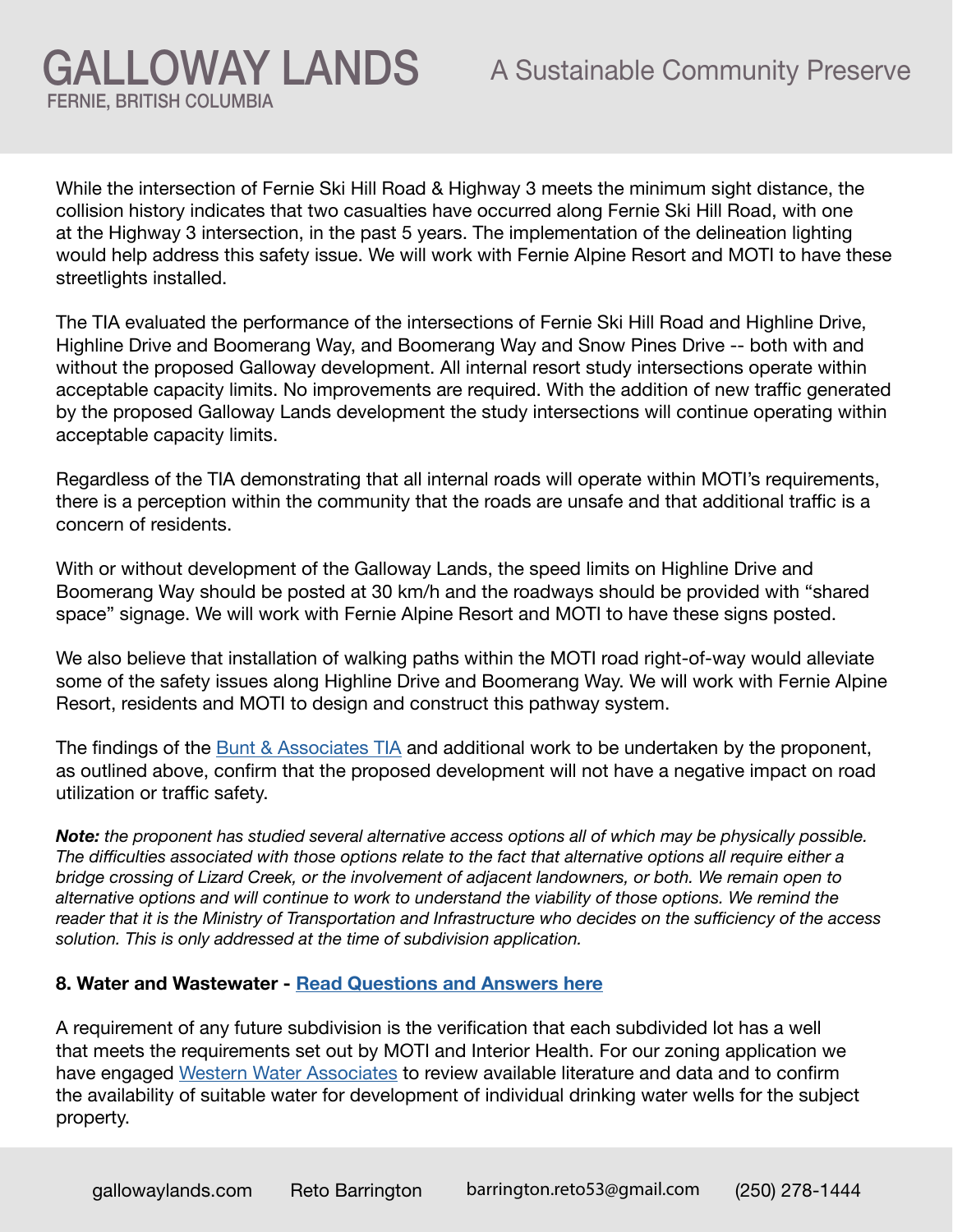[Western Water Associates](https://gallowaylands.com/wp-content/uploads/2022/04/WWAL-Water-Feasibility-Galloway-Lands-May-27-2021-.pdf) found that there are two mapped aquifers in the vicinity of the proposed subdivision: Aquifer 532 located underlying the eastern part of the proposed subdivision, and Aquifer 534 located to the northwest in the Cedar Valley. The bulk of the subject site is not underlain by a mapped aquifer, but it is very likely Aquifer 534 or a similar fractured bedrock aquifer is present, but has not yet been mapped as such due to a lack of reported wells in the area. A small area in the eastern part of the site likely overlies sand and gravel Aquifer 532. There is a very good potential for wells intercepting this aquifer to have yields that easily surpass the RDEK Subdivision Bylaw Quantity requirement. Wells drilled on the majority of the property are expected to be completed in a fractured bedrock aquifer similar to Aquifer 534 to the north. The average driller-reported well yield for wells completed in bedrock near the site is 9 US gpm, which is substantially above the Bylaw sustainable yield requirement of 0.42 US gpm. While many of the well logs are missing details on well yield, only one dry well was noted (a very shallow test well at the Fernie Alpine Resort).

Overall, Western Water finds that the [groundwater development potential](https://gallowaylands.com/wp-content/uploads/2022/04/WWAL-Water-Feasibility-Galloway-Lands-May-27-2021-.pdf) for the contemplated subdivision, utilizing individual onsite domestic wells, is favourable. The Fernie area receives significant annual average precipitation of more than 1.2 m, which is available to recharge aquifers and there are several drainages traversing the property, which can also serve as seasonal recharge sources.



Handshake Holdings has committed to connecting the Galloway Lands homes to a wastewater collection and treatment facility to handle all wastewater from the development.

As a result of ongoing planning and discussions the project can now proceed with one of two options. The first option is connecting to the Fernie Alpine Resort Utility Company facilities, conditioned on agreement between that company and Handshake Holdings. Alternatively, a freestanding wastewater treatment facility will be built on the Galloway Lands.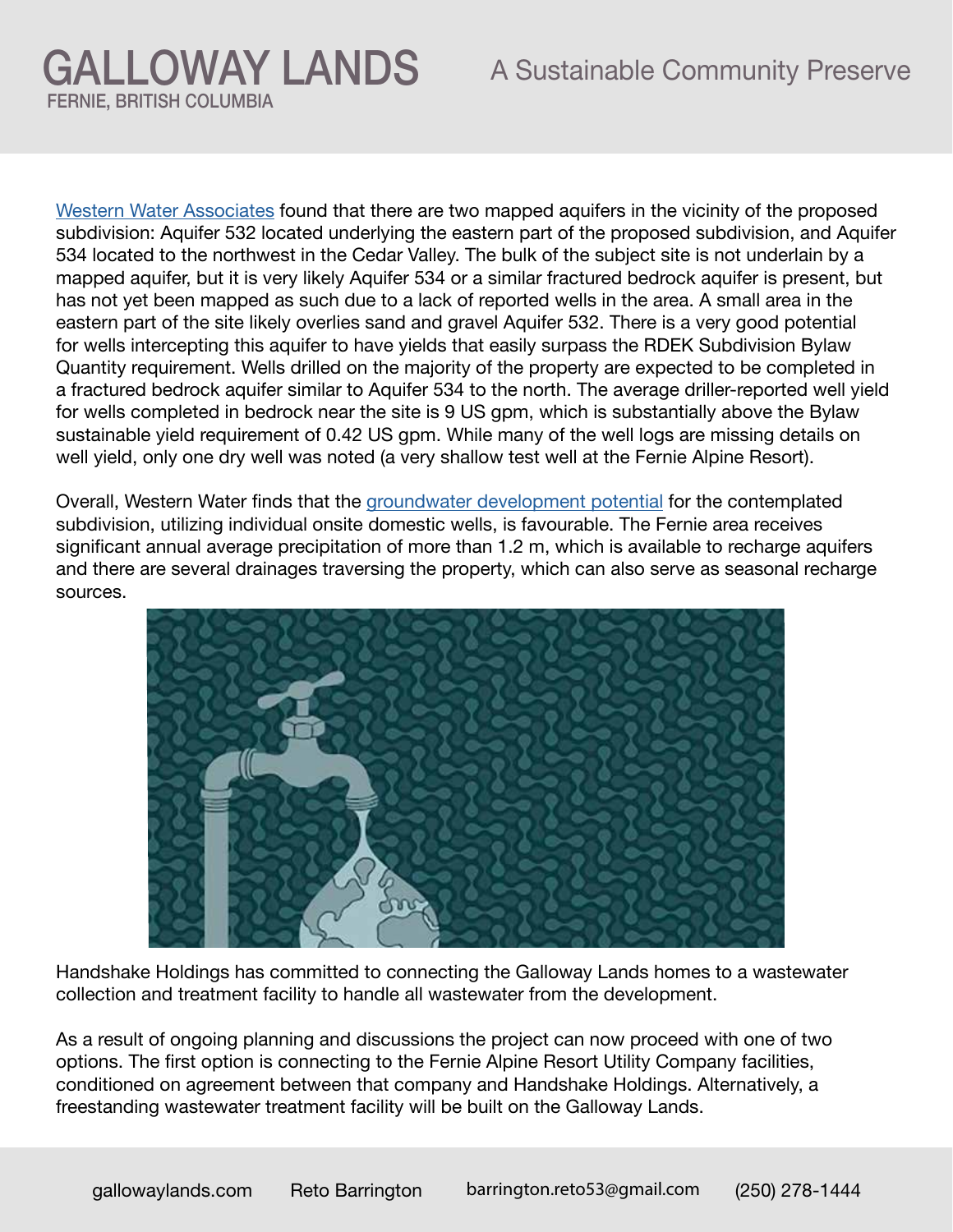### A Sustainable Community Preserve

The previous plan was for each home within the Galloway Lands having its own septic system that would comply with the BC Health Sewerage System Regulation. This would have been designed to ensure that public health is protected, including the protection of drinking water supplies and protection of the environment.



#### **9. Fire Safety - [Read Questions and Answers here](https://gallowaylands.com/fire-safety/)**

GALLOWAY LANDS

FERNIE, BRITISH COLUMBIA

Recommendations for Wildfire Hazard Reduction have been prepared by **BA Blackwell & Associates** for the proposed Galloway Lands development. The [assessment reviewed a range of FireSmart](https://gallowaylands.com/wp-content/uploads/2022/04/Blackwell-Galloway-Lands-Summary-of-Documents-February-15-2022-1.pdf)  [strategies](https://gallowaylands.com/wp-content/uploads/2022/04/Blackwell-Galloway-Lands-Summary-of-Documents-February-15-2022-1.pdf) for the property including:

- Building Envelope and Construction Materials
- Vegetation and Fuel Management Strategies (defensible space and landscaping)
- Water and Power Supply
- Sprinkler Systems
- Road Network (access and egress, on-property roads, trail management, individual property access)
- Critical Infrastructure

The assessment makes a [series of recommendations](https://gallowaylands.com/wp-content/uploads/2022/04/Blackwell-Galloway-Lands-Wildfire-Hazard-Recommendation-February-28-2022.pdf) that would be good practice for all new development within the RDEK and will be part of the development of the Galloway Lands.

The objectives of the recommendations are to:

- Reduce the vulnerability of the buildings to wildfire using FireSmart compliant materials.
- Reduce fuels within 100 metre FireSmart Priority Zones around the buildings.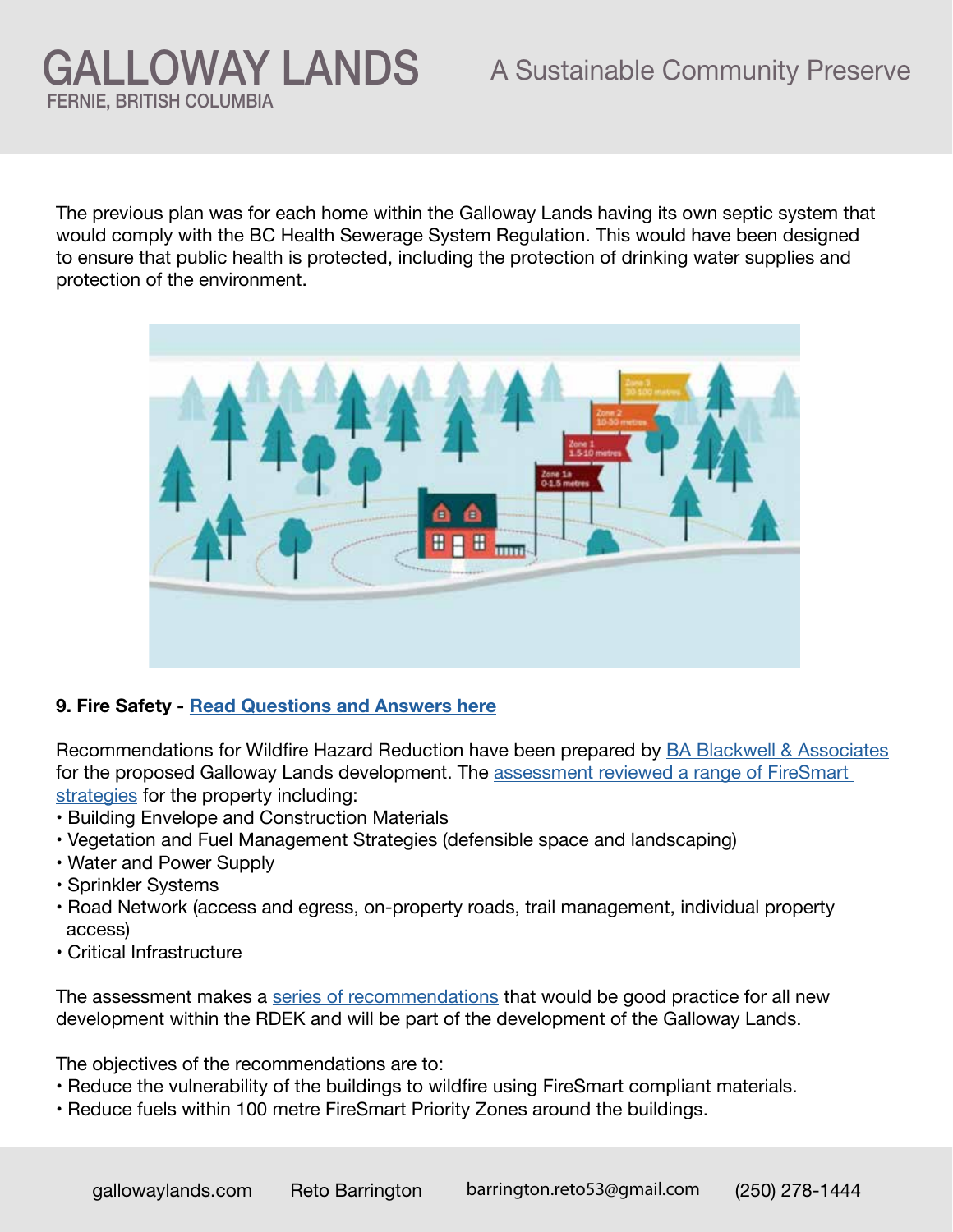### A Sustainable Community Preserve

# GALLOWAY LANDS FERNIE, BRITISH COLUMBIA



- Increase the availability of water supplies and their availability to fire fighters.
- Utilization of sprinkler systems when water supply is scarce.
- Facilitate evacuation of residents from the area and accessibility to firefighters during wildfire.

The wildfire hazard covenant currently utilized in many parts of the RDEK (and to which the proponent has committed to registering on the Galloway Lands) already addresses using FireSmart compliant building materials and reduction of fuel load around residential buildings. Additional recommendations can be added to the Wildfire Hazard Covenant as required by the RDEK.

Fire flow for fire suppression with hydrants at suitable locations will be throughout the development. The hydrant locations and system details will be determined by the appropriate experts. The fire flow suppression may be achievable by connecting to the water supply from Fernie Alpine Resort Utility Company, or alternatively, from a system to be constructed on the Galloway Lands.

A secondary emergency vehicle access is proposed to allow for simultaneous access for emergency equipment and evacuation of people. This route will be constructed to the standards required by MOTI and local fire authority and will provide emergency egress from the Galloway Lands and Fernie Alpine Resort as well as emergency access for fire department and other emergency responders.

The Statutory Building Scheme registered on each building lot will require:

- All buildings within the Galloway Lands to install external irrigation systems on the roof of the building to provide fire protection in the event of an interface forest fire.
- Landscaping that is consistent with and promotes FireSmart principles.

• Installation of a monument with a light and civic address at the end of each residential driveway. The proponent will meet all [recommendations](https://gallowaylands.com/wp-content/uploads/2022/04/Blackwell-Galloway-Lands-Wildfire-Hazard-Recommendation-February-28-2022.pdf) of the report prepared by BA Blackwell & Associates. Thes[e recommendations](https://gallowaylands.com/wp-content/uploads/2022/04/Blackwell-Galloway-Lands-Wildfire-Hazard-Recommendation-February-28-2022.pdf) exceed the normal requirements of the RDEK within areas where a Wildfire Hazard development permit is required. The proponent will also register a Wildfire Hazard covenant over the property consistent with the requirements of the RDEK.